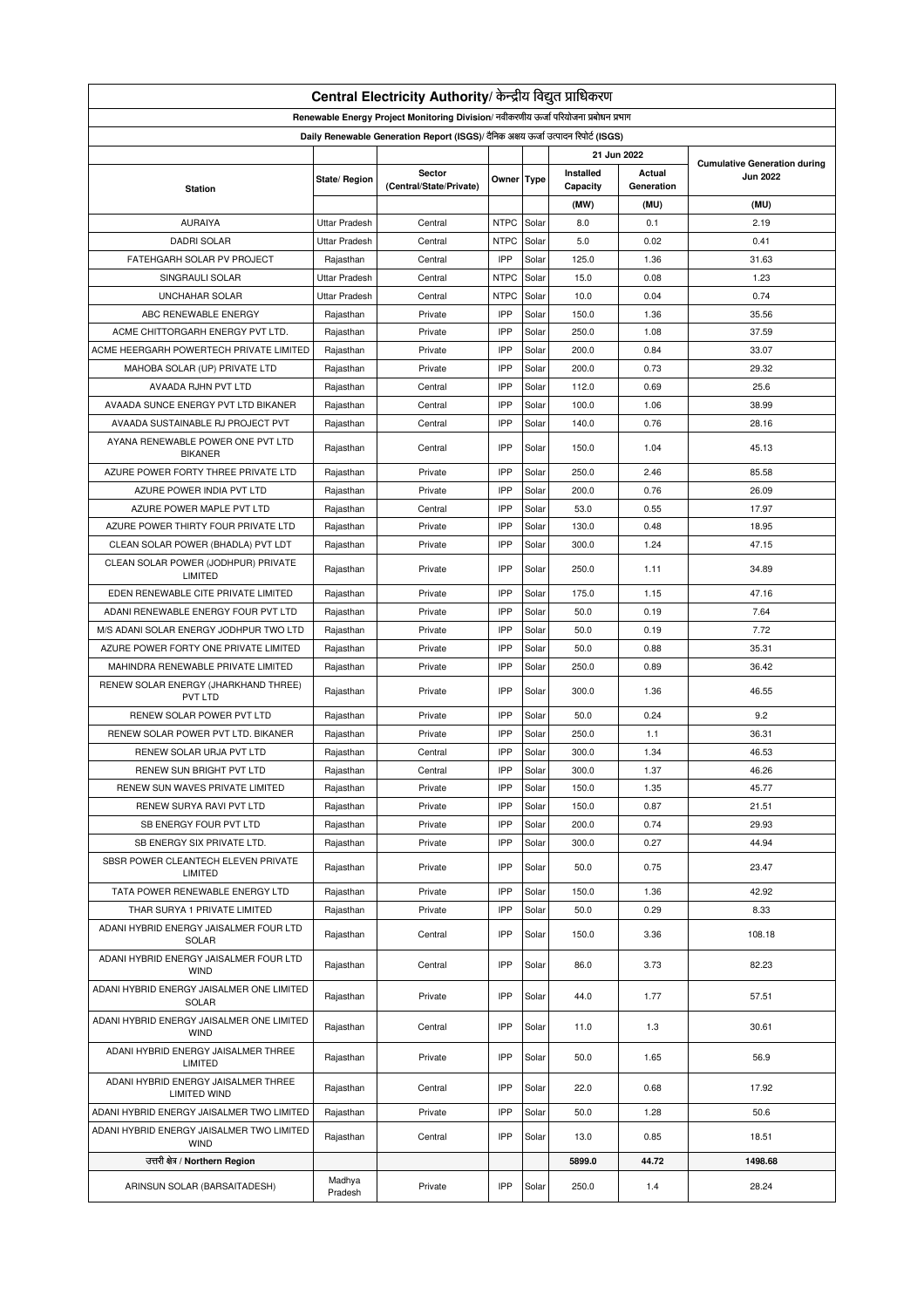| <b>ATHENA</b>                                 | Madhya             | Private | IPP         | Solar | 250.0  | 1.68 | 30.92  |
|-----------------------------------------------|--------------------|---------|-------------|-------|--------|------|--------|
| <b>ESPL RSP SOLAR</b>                         | Pradesh<br>Gujarat | Private | IPP         | Solar | 105.0  | 1.27 | 36.94  |
| <b>GIPCL RSP SOLAR</b>                        | Gujarat            | Private | IPP         | Solar | 60.0   | 0.63 | 15.87  |
| <b>GSECL RSP SOLAR</b>                        | Gujarat            | Private | IPP         | Solar | 62.5   | 0.15 | 0.68   |
|                                               | Madhya             |         |             |       |        |      |        |
| MAHINDRA SOLAR (BADWAR)                       | Pradesh            | Private | IPP         | Solar | 250.0  | 1.68 | 30.73  |
| TPREL RSP SOLAR                               | Gujarat            | Central | IPP         | Solar | 69.0   | 0.63 | 15.44  |
| ALFNAR WIND                                   | Gujarat            | Private | IPP         | Wind  | 300.0  | 5.99 | 91.34  |
| ASIPL WIND (BARANDA)                          | Gujarat            | Private | IPP         | Solar | 113.4  | 3.28 | 46.67  |
| AWEKIL WIND (DAYAPAR)                         | Gujarat            | Private | IPP         | Wind  | 425.0  | 9.59 | 161.55 |
| AWEKFL WIND (RATADIYA)                        | Gujarat            | Central | IPP         | Wind  | 68.3   | 0.4  | 19.23  |
| CPTTNPL WIND (DAYAPAR)                        | Gujarat            | Central | IPP         | Wind  | 70.0   | 0.36 | 11.06  |
| GIWEL-II WIND (VADVA)                         | Gujarat            | Private | IPP         | Wind  | 250.0  | 4.61 | 63.08  |
| GIWEL-III WIND (NARANPAR)                     | Gujarat            | Private | IPP         | Wind  | 300.0  | 5.15 | 68.25  |
| IWISL WIND (DAYAPAR)                          | Gujarat            | Private | IPP         | Wind  | 500.0  | 1.36 | 48.84  |
| OEPL WIND (OSTRO WIND)                        | Gujarat            | Central | IPP         | Wind  | 22.0   | 0.8  | 11.51  |
| OSTRO WIND (KUTCH)                            | Gujarat            | Private | IPP         | Wind  | 250.0  | 4.61 | 64.81  |
|                                               |                    | Private | IPP         | Wind  | 300.0  | 5.86 | 82.42  |
| RENEW AP2 WIND(GHADSISA)                      | Gujarat            |         |             |       |        |      |        |
| RENEW SOLAR (BHUVAD)                          | Gujarat            | Private | IPP         | Solar | 250.0  | 4.35 | 59.15  |
| पश्चिमी क्षेत्र / Western Region              |                    |         |             |       | 3895.2 | 53.8 | 886.73 |
| BEETAM(TUTICORIN)                             | <b>Tamil Nadu</b>  | Private | IPP         | Wind  | 250.0  | 3.93 | 47.23  |
| <b>GREEN INFRA</b>                            | <b>Tamil Nadu</b>  | Private | IPP         | Wind  | 250.0  | 4.21 | 47.31  |
| <b>HIRITUR OSTRO</b>                          | <b>Tamil Nadu</b>  | Central | IPP         | Wind  | 300.0  | 1.74 | 31.76  |
| <b>MYTRA</b>                                  | Tamil Nadu         | Private | IPP         | Wind  | 250.0  | 3.03 | 40.31  |
| ORANGE                                        | Tamil Nadu         | Private | IPP         | Wind  | 200.0  | 3.25 | 36.71  |
| PGLR_SREPL                                    | <b>Tamil Nadu</b>  | Private | IPP         | Wind  | 153.0  | 5.66 | 71.09  |
| <b>NP KUNTA</b>                               |                    |         |             |       |        |      |        |
| Rstps Floating Solar Act                      | Andhra<br>Pradesh  | Private | <b>IIP</b>  | Solar | 100.0  | 0.31 | 7.12   |
| Simhadri Solar Act                            | Andhra<br>Pradesh  | Private | <b>IIP</b>  | Solar | 75.0   | 0.04 | 3.01   |
| ACME (BIWADI)                                 | Andhra<br>Pradesh  | Private | IPP         | Solar | 50.0   | 0.31 | 6.85   |
| ACME (HISAR)                                  | Andhra<br>Pradesh  | Private | IPP         | Solar | 50.0   | 0.28 | 6.69   |
| ACME (KARNAL)                                 | Andhra<br>Pradesh  | Private | IPP         | Solar | 50.0   | 0.3  | 6.6    |
| <b>AYANA</b>                                  | Andhra<br>Pradesh  | Private | IPP         | Solar | 250.0  | 1.96 | 44.82  |
| <b>AZURE</b>                                  | Andhra<br>Pradesh  | Private | IPP         | Solar | 50.0   | 0.22 | 5.12   |
| FRV1                                          | Andhra<br>Pradesh  | Private | IPP         | Solar | 50.0   | 0.29 | 6.46   |
| FRV2                                          | Andhra<br>Pradesh  | Private | IPP         | Solar | 50.0   | 0.3  | 6.84   |
| <b>NTPC</b>                                   | Andhra<br>Pradesh  | Central | <b>NTPC</b> | Solar | 250.0  | 0.96 | 23.42  |
| <b>SBG ENERGY</b>                             | Andhra<br>Pradesh  | Private | IPP         | Solar | 250.0  | 1.54 | 35.27  |
| <b>TATA POWER</b>                             | Andhra<br>Pradesh  | Private | IPP         | Solar | 100.0  | 0.51 | 11.87  |
| SPRING ANGITRA                                | Andhra<br>Pradesh  | Private | IPP         | Solar | 250.0  | 1.37 | 29.72  |
| Total daily generation of NP KUNTA Solar Park |                    |         |             |       | 1575.0 | 8.39 | 193.79 |
| PAVAGADA                                      |                    |         |             |       |        |      |        |
| ACME (KURUKSHETHRA)                           | Karnataka          | Private | IPP         | Solar | 50.0   | 0.31 | 7.15   |
| ACME (RIWARI)                                 | Karnataka          | Private | IPP         | Solar | 50.0   | 0.31 | 7.21   |
| All ADYAH                                     | Karnataka          | Private | IPP         | Solar | 150.0  | 1.86 | 46.12  |
| ADYAH BLOCK 6                                 | Karnataka          | Private | IPP         | Solar | 50.0   | 0.0  | 0.0    |
| ADYAH BLOCK 3                                 | Karnataka          | Private | IPP         | Solar | 150.0  | 0.0  | 0.0    |
| AVAADA SOLAR                                  | Karnataka          | Private | IPP         | Solar | 150.0  | 0.84 | 20.86  |
| <b>AVAADA SOLARISE</b>                        | Karnataka          | Private | IPP         | Solar | 150.0  | 0.86 | 20.2   |
| AZURE POWER EARTH                             | Karnataka          | Private | IPP         | Solar | 100.0  | 0.61 | 15.18  |
|                                               |                    |         | IPP         |       |        |      | 12.42  |
| FORTUM FIN SURYA                              | Karnataka          | Private |             | Solar | 100.0  | 0.54 |        |
| FORTUM SOLAR                                  | Karnataka          | Private | IPP         | Solar | 250.0  | 1.42 | 34.55  |
| KREDL                                         | Karnataka          | Private | IPP         | Solar | 50.0   | 0.3  | 7.09   |